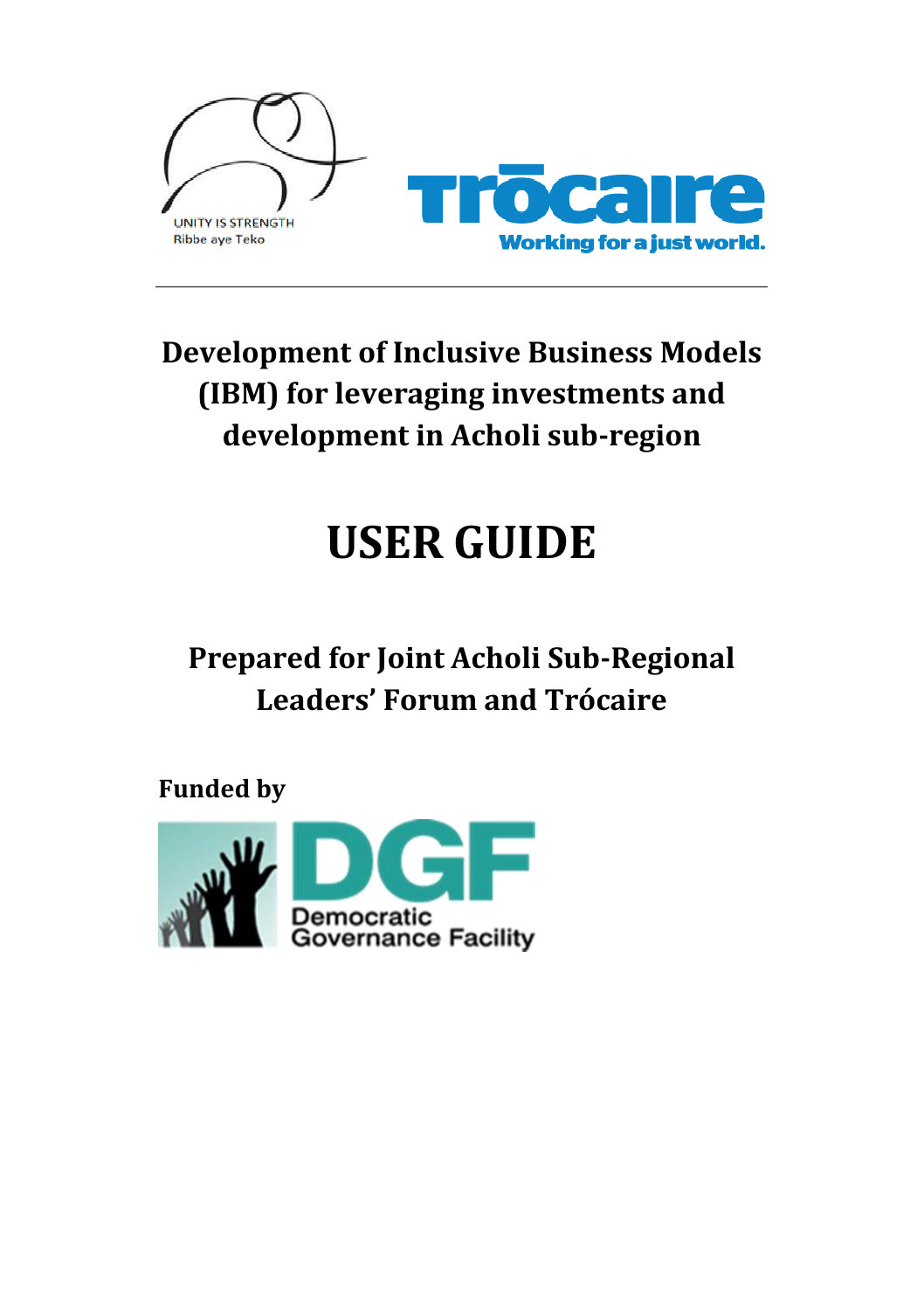#### <span id="page-1-0"></span>**Acknowledgement of Authors**

This report was authored by Dr. John Jagwe and Mr. Christopher Burke of Farmgain Africa Ltd for Trócaire Uganda as part of the overall research project on customary land practices in Acholi.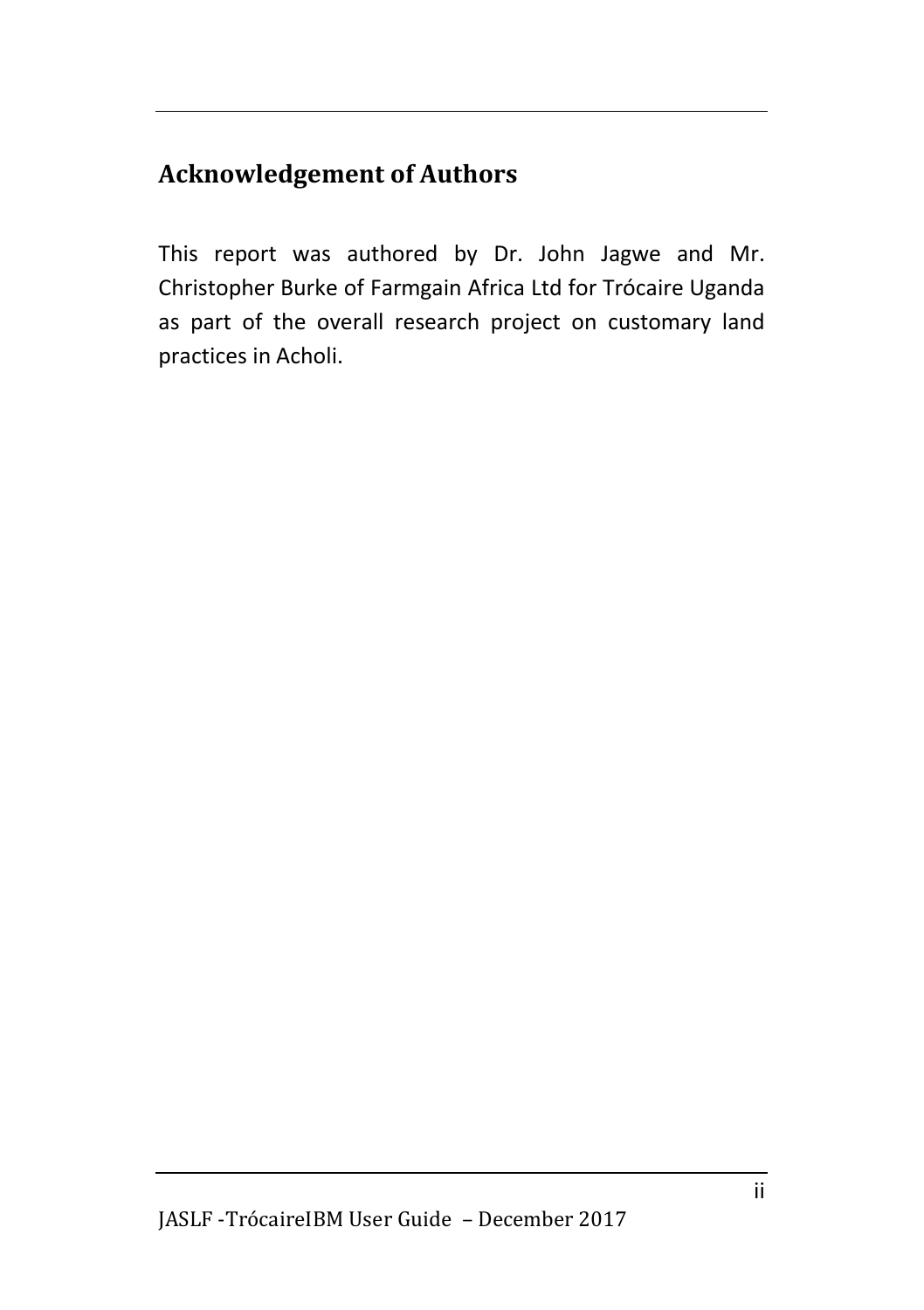### <span id="page-2-0"></span>**Contents:**

|    | 1.2 Setting up of the Integrated Cooperative model 3 |  |
|----|------------------------------------------------------|--|
| 2. | The private investor-driven hybrid model (PIDHM)  13 |  |
|    | 2.1                                                  |  |
|    |                                                      |  |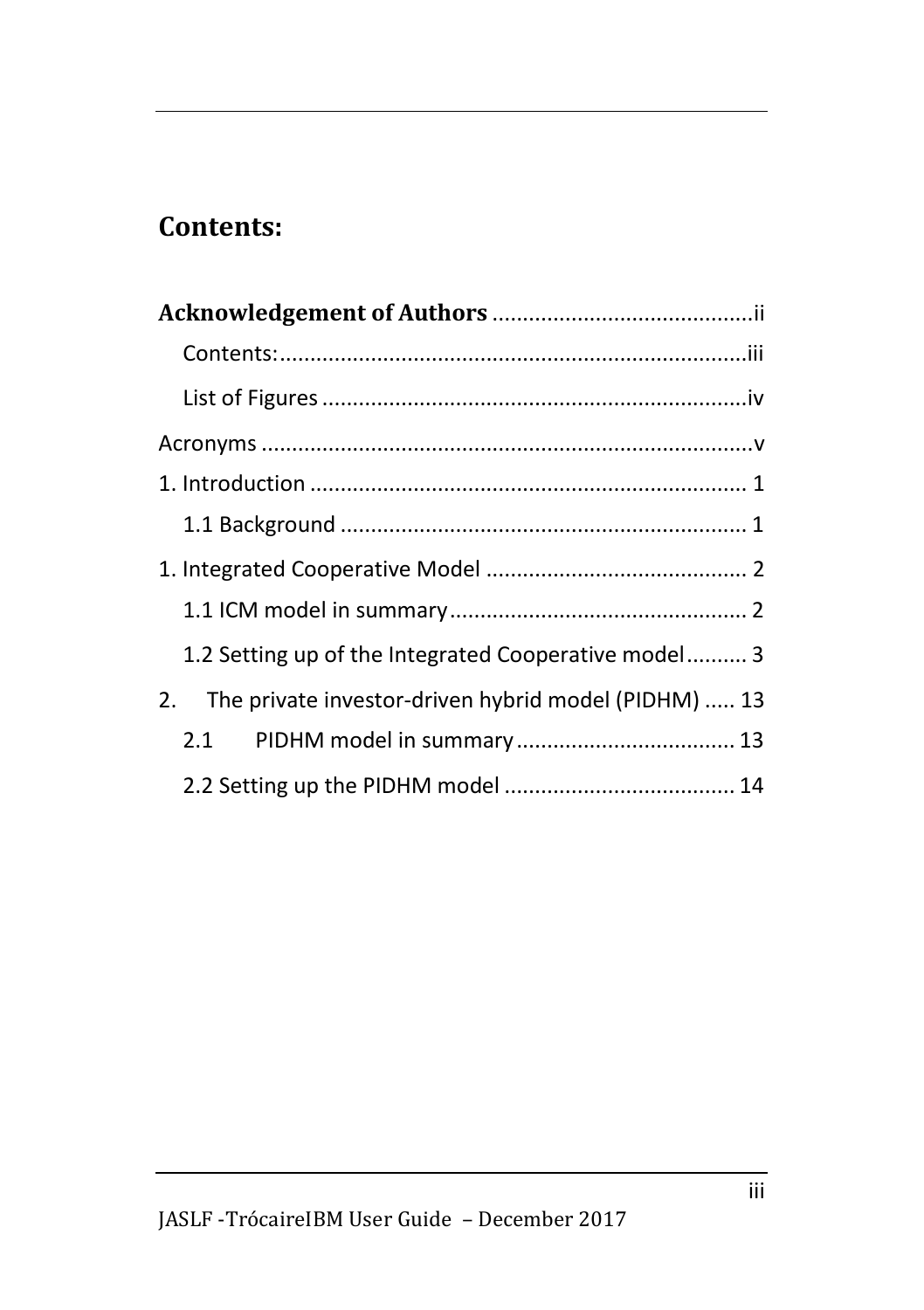# <span id="page-3-0"></span>**List of Figures**

| Figure 1: Diagram depicting the Integrated cooperative  |
|---------------------------------------------------------|
|                                                         |
| Figure 2: Diagram depicting the Private investor-driven |
|                                                         |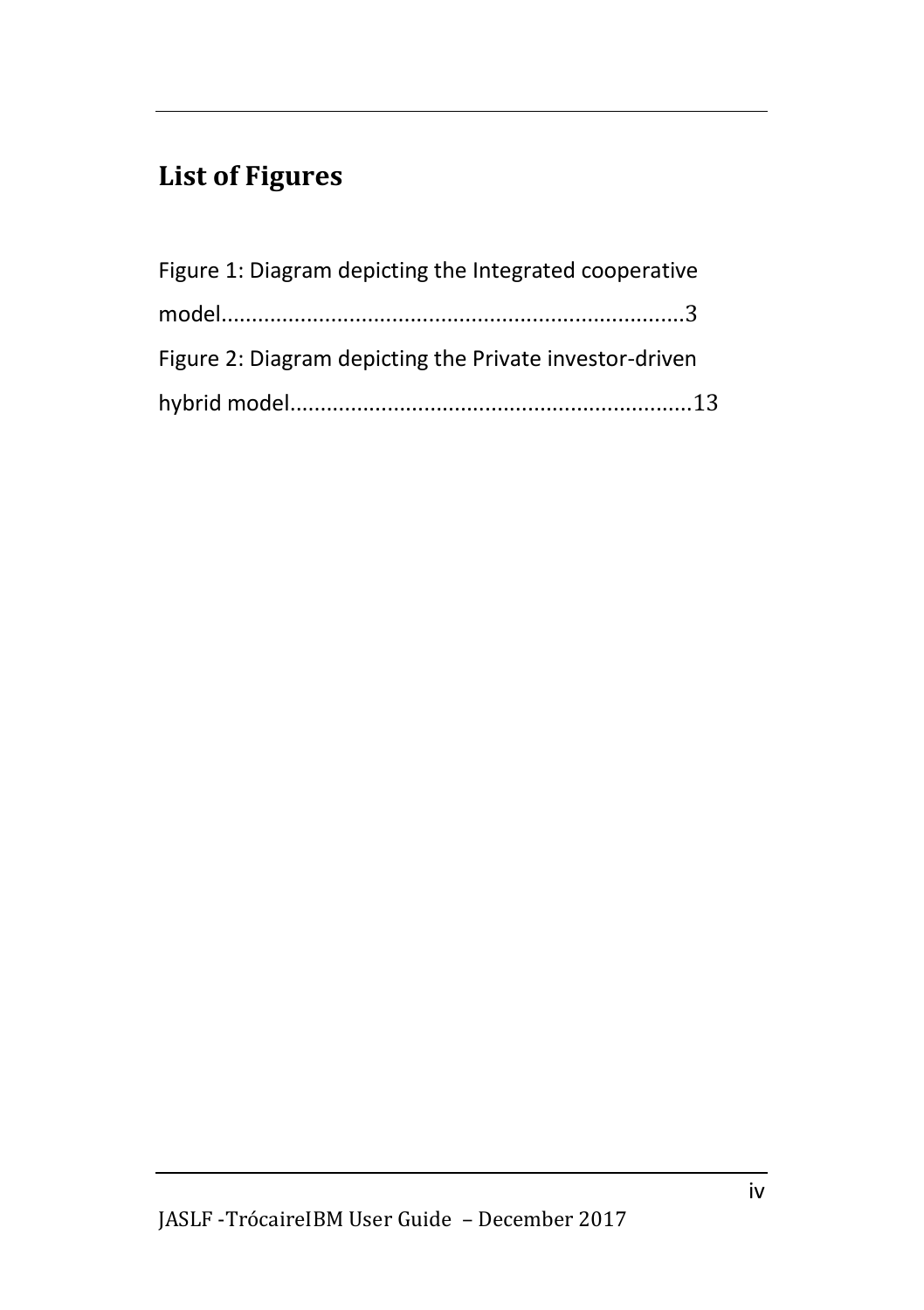# <span id="page-4-0"></span>**Acronyms**

| AAU          | Amatheon Agri Uganda                     |
|--------------|------------------------------------------|
| <b>ACE</b>   | Area Co-operative Enterprises            |
| ha           | Hectare                                  |
| <b>IBM</b>   | Inclusive Business Model                 |
| <b>JASLF</b> | Joint Acholi Sub-Regional Leaders' Forum |
| Mt           | Metric tons                              |
| <b>NUAC</b>  | Northern Uganda – Transforming the       |
|              | <b>Economy through Climate</b>           |
| PCS          | <b>Primary Co-operative Society</b>      |
| <b>PDM</b>   | <b>Processor-Driven Marketing</b>        |
| <b>PWD</b>   | Person with a disability                 |
| <b>RPO</b>   | Rural Producer Organization              |
| <b>SACCO</b> | Savings and Credit Cooperative           |
| <b>SC</b>    | Site coordinators                        |
| Ugx          | Uganda shillings                         |
| <b>USD</b>   | <b>United States Dollars</b>             |
| <b>USAID</b> | United States Agency for International   |
|              | Development                              |
| <b>VODP</b>  | Vegetable Oil Development Project        |
| <b>WACU</b>  | West Acholi Cooperative Union            |
| <b>WFP</b>   | World Food Programme                     |
|              |                                          |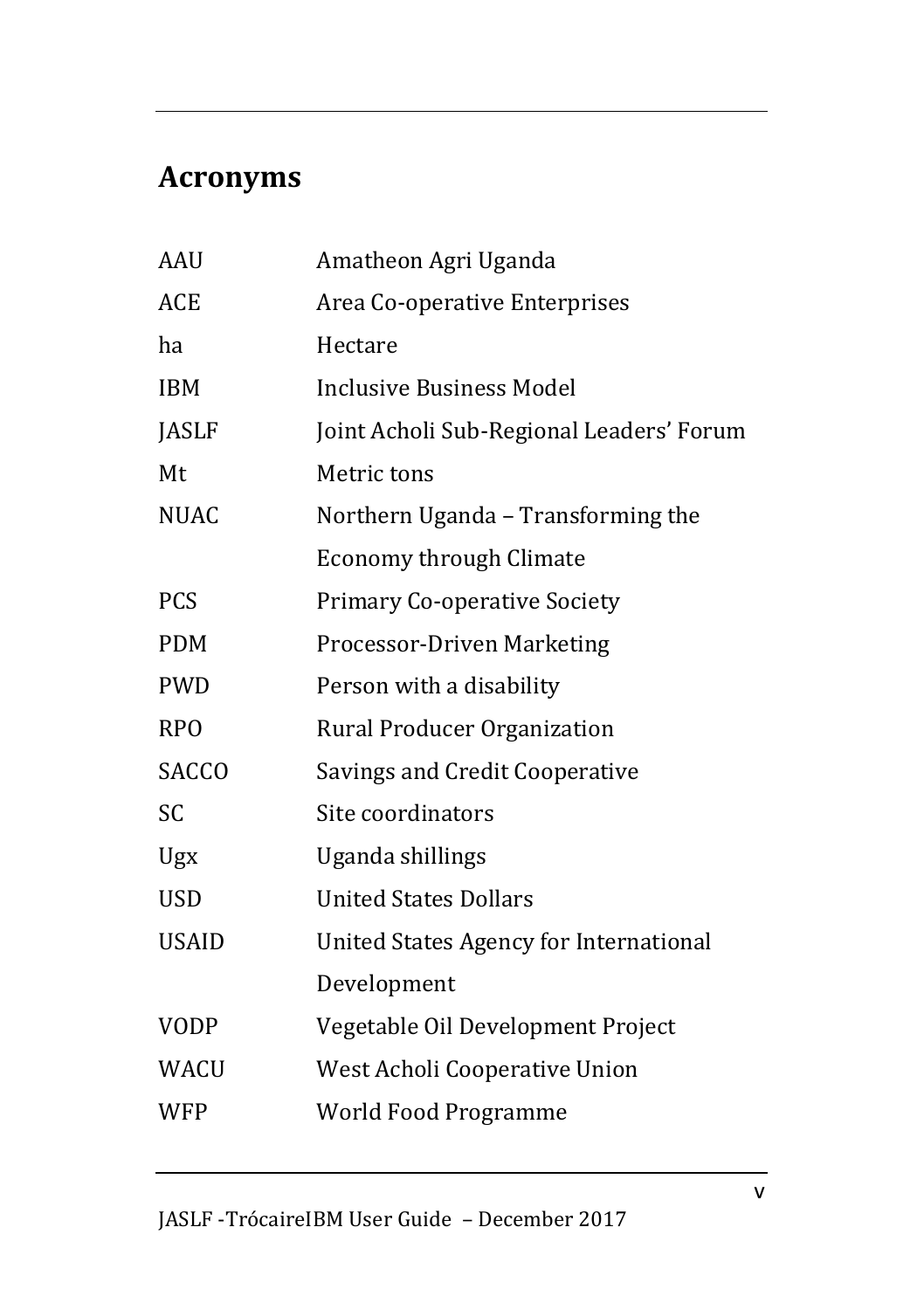# <span id="page-5-0"></span>**1. Introduction**

### <span id="page-5-1"></span>**1.1 Background**

Farmgain Africa Ltd was contracted by Trócaire to produce a detailed, easily understandable study report on possible variety or alternative Inclusive Business Models (IBMs) that would be appropriate to implement in Acholiland. The IBMs are therefore intended to circumvent existing market failures and inefficiencies to successfully integrate the poor, either on the demand side as clients, or on the supply side as employees, distributors, or suppliers of goods and services. Trócaire also intended to produce a Guide document that will spell out at least 4 (or more) IBM options that local actors could choose from, detailing the requirements and steps involved in establishing them.

This guide, therefore, is for the establishment of 2 inclusive business models that have been proposed to Trócaire for consideration. They include the Integrated Cooperative Model promoted by Uganda Cooperative Alliance (UCA) and the Private Investor-driven Hybrid model which is a combination of the Processor-Driven Marketing model (PDM) used by Mukwano Industries , the JI model used by Joseph Initiative and the AFGRI model.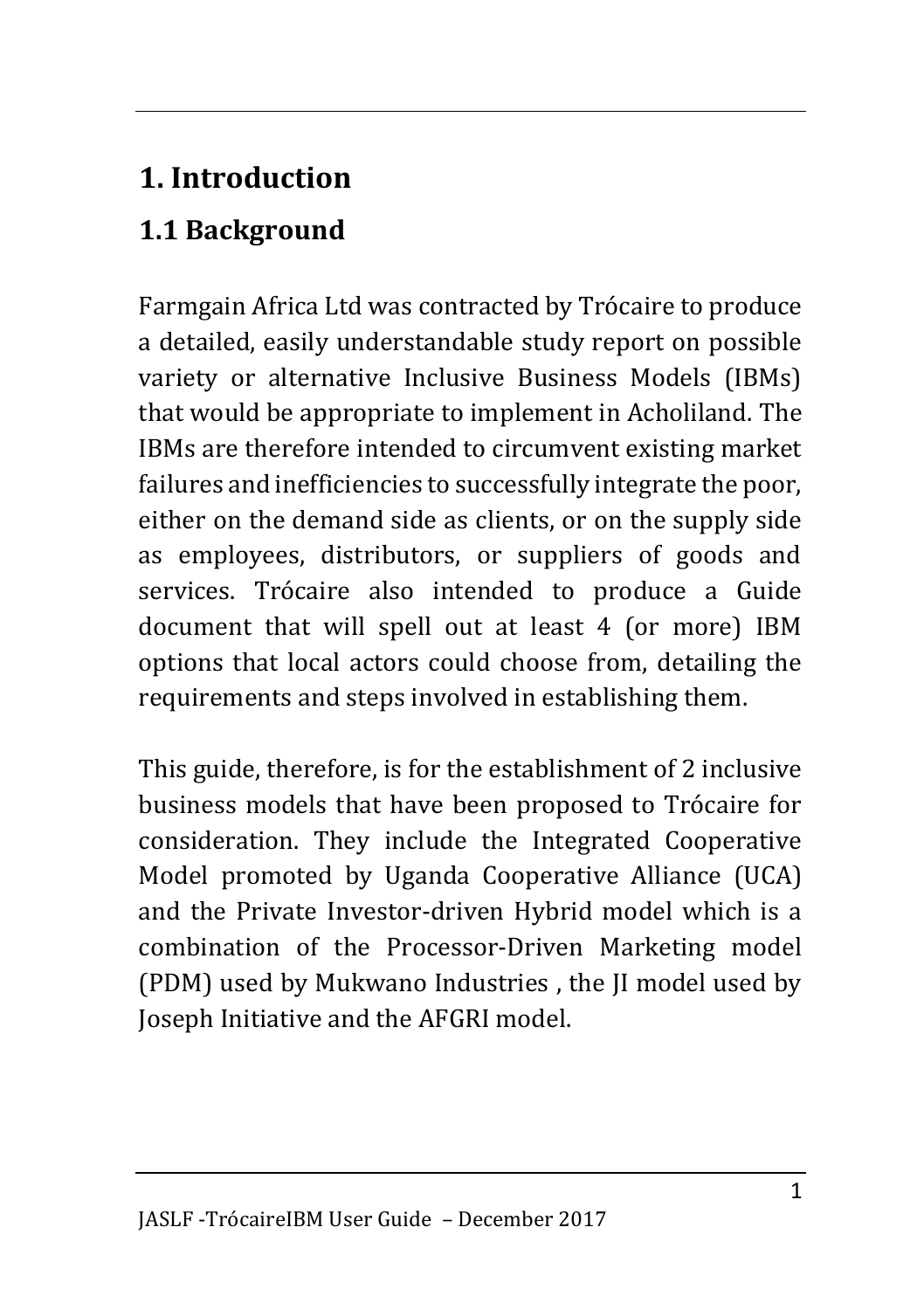### <span id="page-6-0"></span>**1. Integrated Cooperative Model**

### <span id="page-6-1"></span>**1.1 ICM model in summary**

This model involves members of a community in a geographical area (a Parish) forming one primary cooperative society (PCS) for purposes of improving their farming. Primary societies are the basic units which comprise of about 20 - 30 individual members with a common need (e.g. improved farming, collective marketing etc.). About 15-30 such primary cooperative societies in a larger geographical area known as a Sub-county form a secondary cooperative known as Area Cooperative Enterprise (ACE). The Primary Societies plus the ACE then form one SACCO which is shared by all the three categories as their financial institution.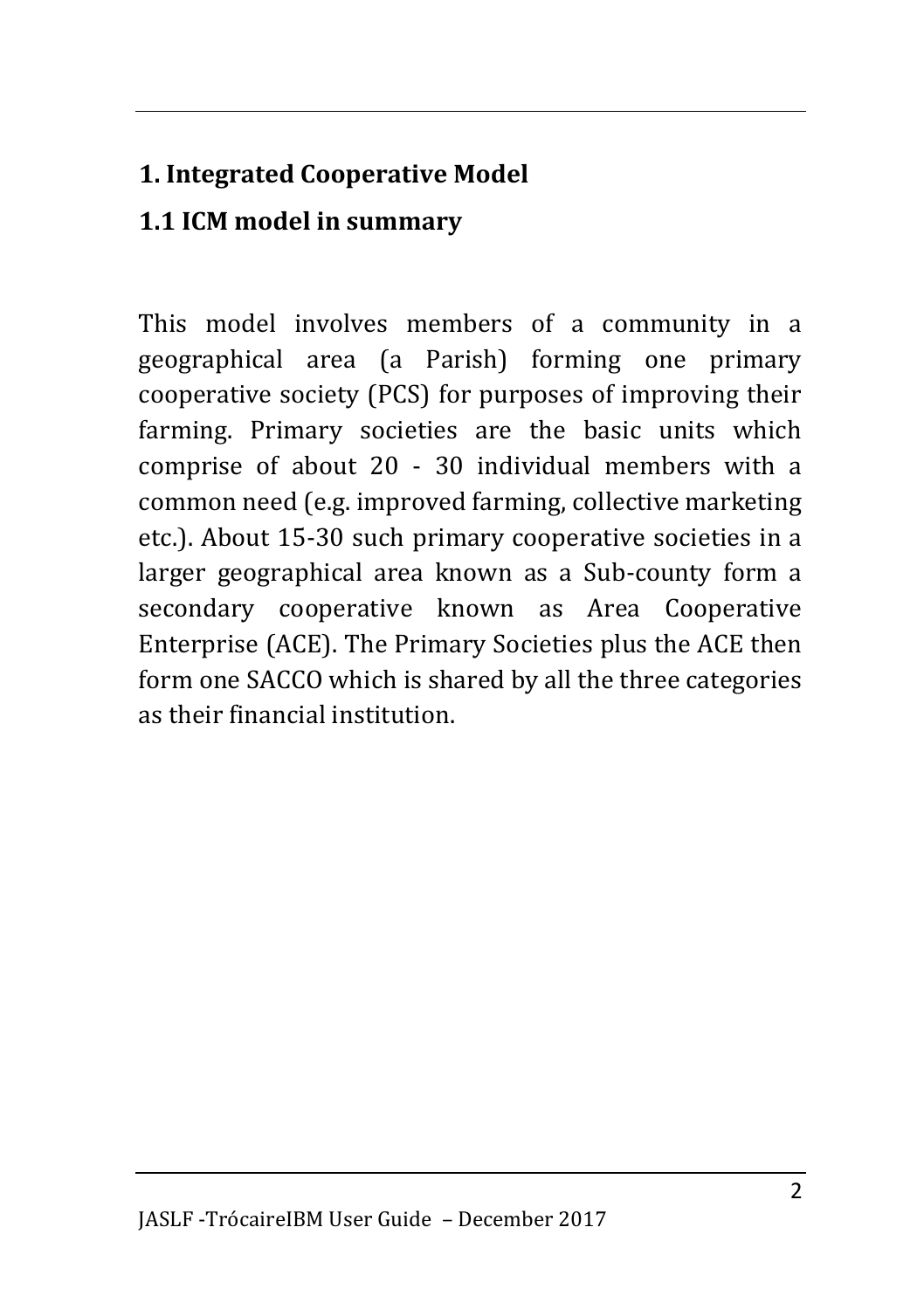

<span id="page-7-1"></span>**Figure 1: Diagram depicting the integrated cooperative model**

### <span id="page-7-0"></span>**1.2 Setting up of the Integrated Cooperative model**

The steps involved in the establishment of this model are as follows:

# **Step 1: Establishing of Primary Cooperative Societies (PSCs)**

**By Who:** Farmers supported by development partners, government agencies and civil society with Cooperative skills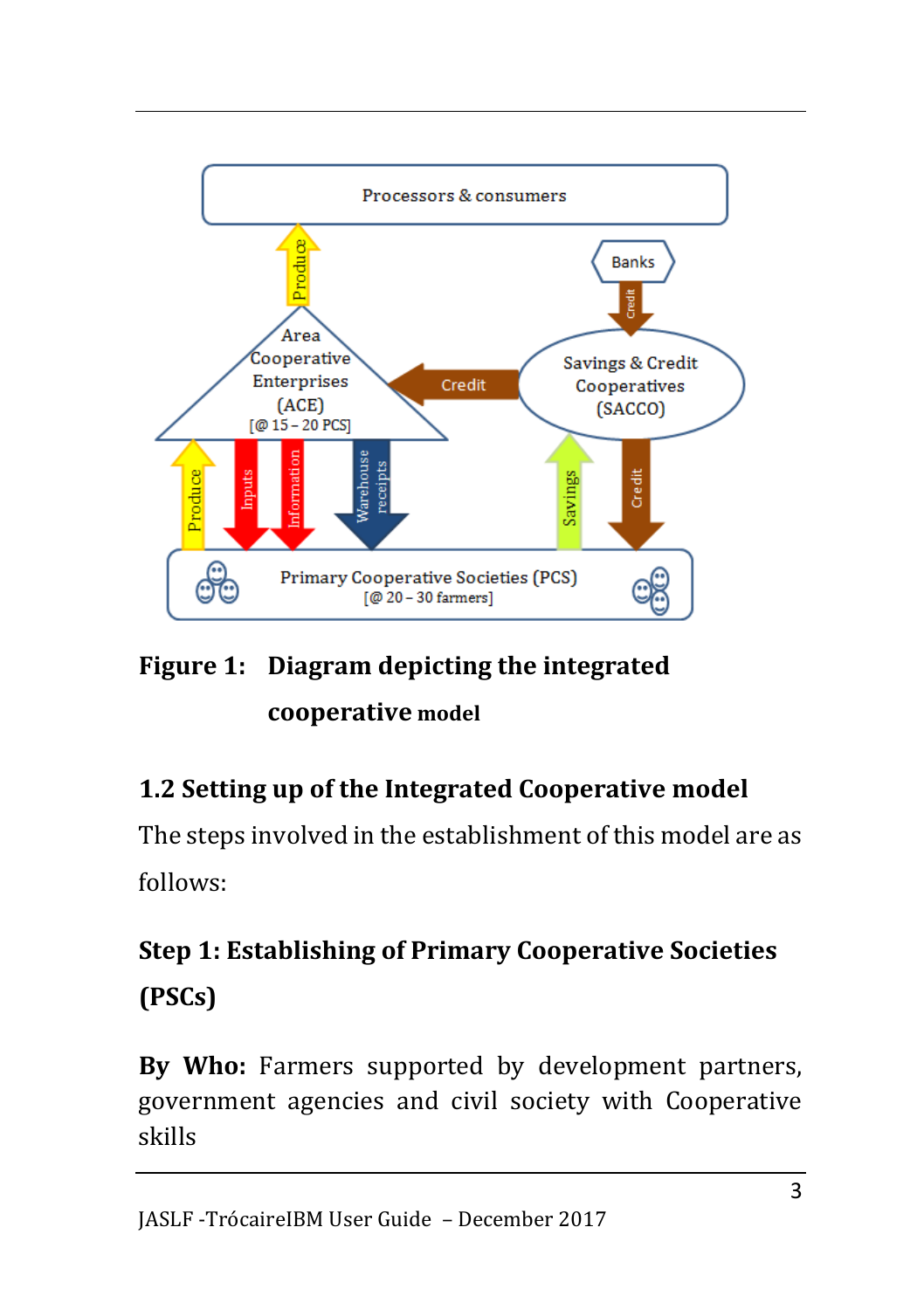**When and how long?** To be executed at inception of model and it may take 3- 6 months

### **Sub activities:**

- i. Each PSC should develop its idea of why it's being formed. A feasibility/ viability /sustainability study of the proposed cooperative should be conducted
- ii. Each PSC should have members not exceeding 30 persons above 18years
- iii. Gender balancing to be catered for at this level
- iv. Establish what would be required to start and cover the operating costs of the proposed co‐operative before it starts earning its own income.
- v. Determine how the running and operating costs of the co‐ operative will be met
- vi. Recruiting members and setting up leadership structures for the co-operative. The PSC should have an elected chairperson, secretary, treasurer and committee members
- vii. Registering the co‐operative with Ministry Trade, Industry and Cooperatives (MTIC) as stipulated by the Cooperative Act Cap 112
- viii. Managing the co‐operative:- Guidelines for a management structure should be adopted and implemented accordingly.
	- ix. Evaluating the co-operative: A system of checks and balances is to be installed whereby leaders are accountable to the members.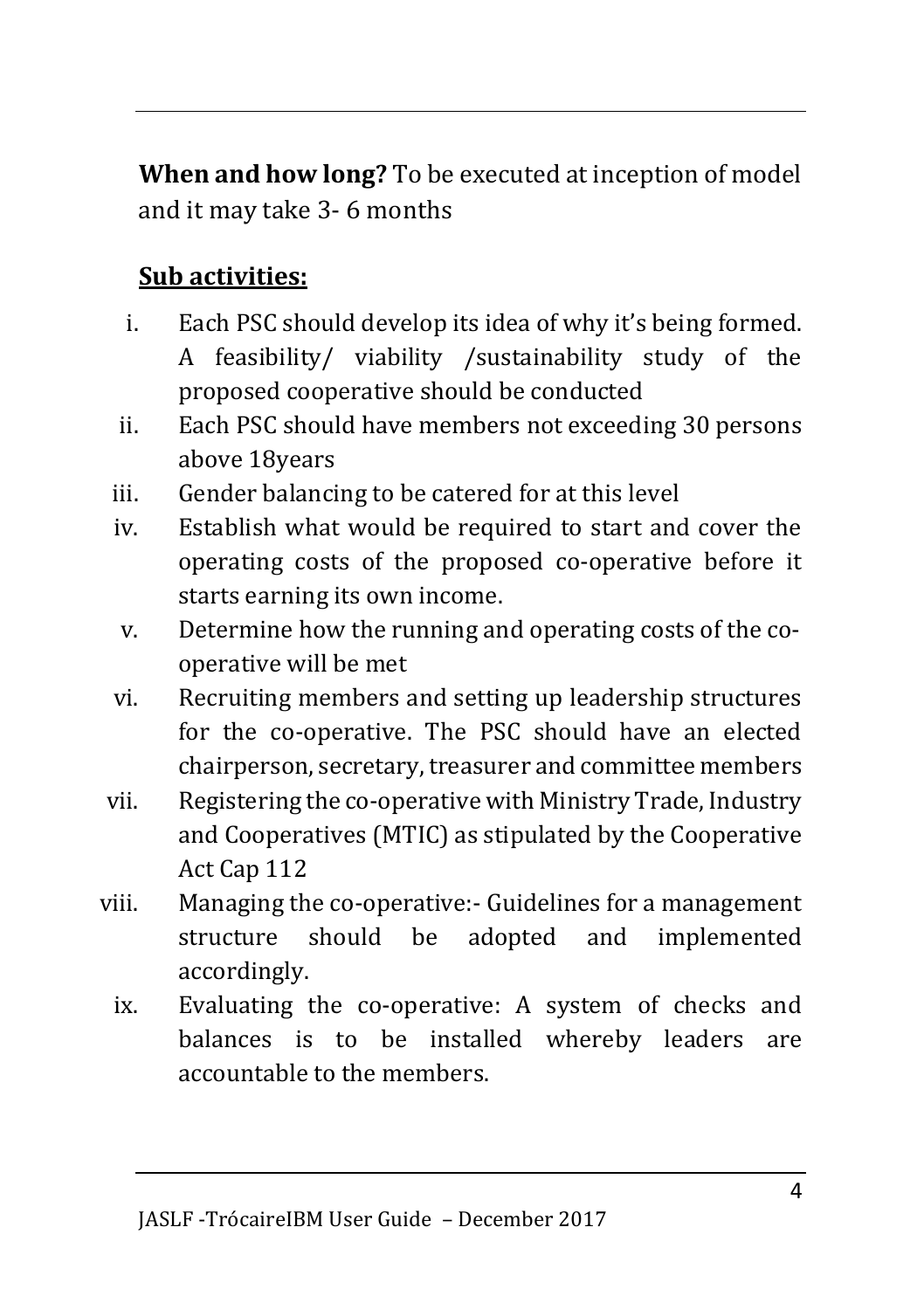### **Step 2: Registration of Primary Cooperative Societies (PSCs)**

**By Who:** Farmers supported by development partners, government agencies and civil society with Cooperative skills

**When and how long?** To be executed at inception of model and it may take 1 - 2 months

### **Sub activities:**

Under the cooperative societies Act Cap 112, in order to operate a cooperative that is recognised it must be registered by the Registrar of co‐operative societies. The Registrar of cooperative societies is based in the Ministry of Trade, Industry and Cooperatives (MTIC) (i.e. Farmers House, Parliament Avenue, Floor 6 Room 608). The procedures of registration are as follows:

- i. Mobilizing of at least a minimum of 30 members (aged 12 years and above) with a common bond/interest/need. At least all the 30 members must have paid up membership fees and share capital before registration. Note: membership fees and share capital are determined by the members of the society intending to register.
- ii. Recruiting members and setting up interim leadership structures for the co-operative as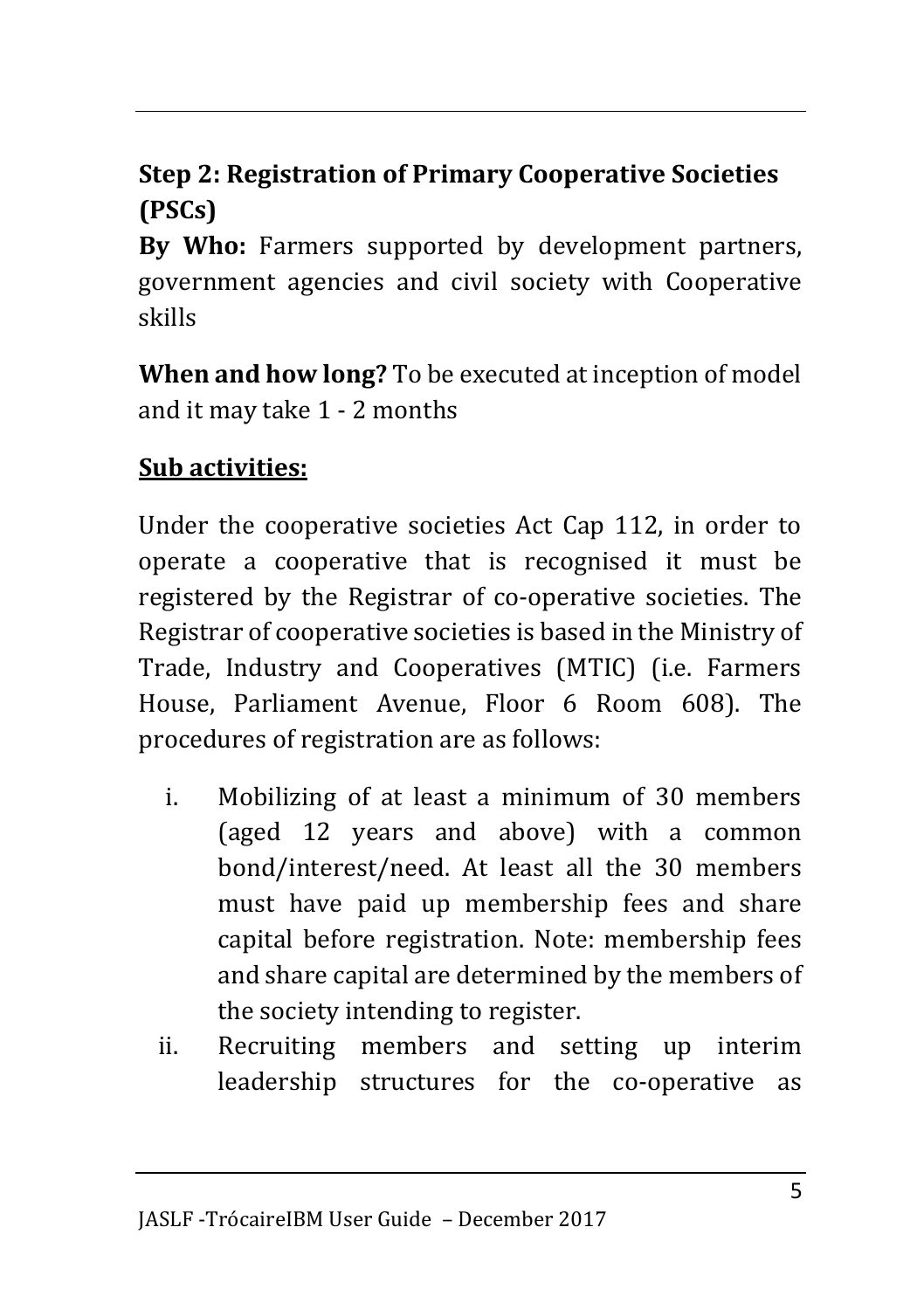follows: (Chairperson, treasurer, secretary and 2 other committee members)

- iii. Completing application form for registration (sample registration application forms are contained in the model bylaws for co‐operatives or Cooperative Societies Regulations 1992) and these forms are obtainable from MTIC **Room 608** and from all offices of District Commercial Officers (DCOs) across the country.
- iv. Obtaining 1 set of bylaws **(four booklets in number)** from MTIC and DCOs offices, participatorily filling and forwarding them together with Schedule of paid up membership fees, shares and savings if any, through the DCOs.
- v. Approaching area District Commercial Officer (DCO) to prepare interim Financial Statements of the proposed cooperative and writing a recommendation letter to the Registrar (based on the cooperative's interim operating report).
- vi. Payment of 50,000/= for registration
- vii. It is advised that during the process of registration, the interim committee should open up a joint collection account with any bank or SACCO for safe custody the funds collected during the formation process.
- viii. Submitting of Passport Photographs of the 3 interim committee members who are signatories to the cooperative group's account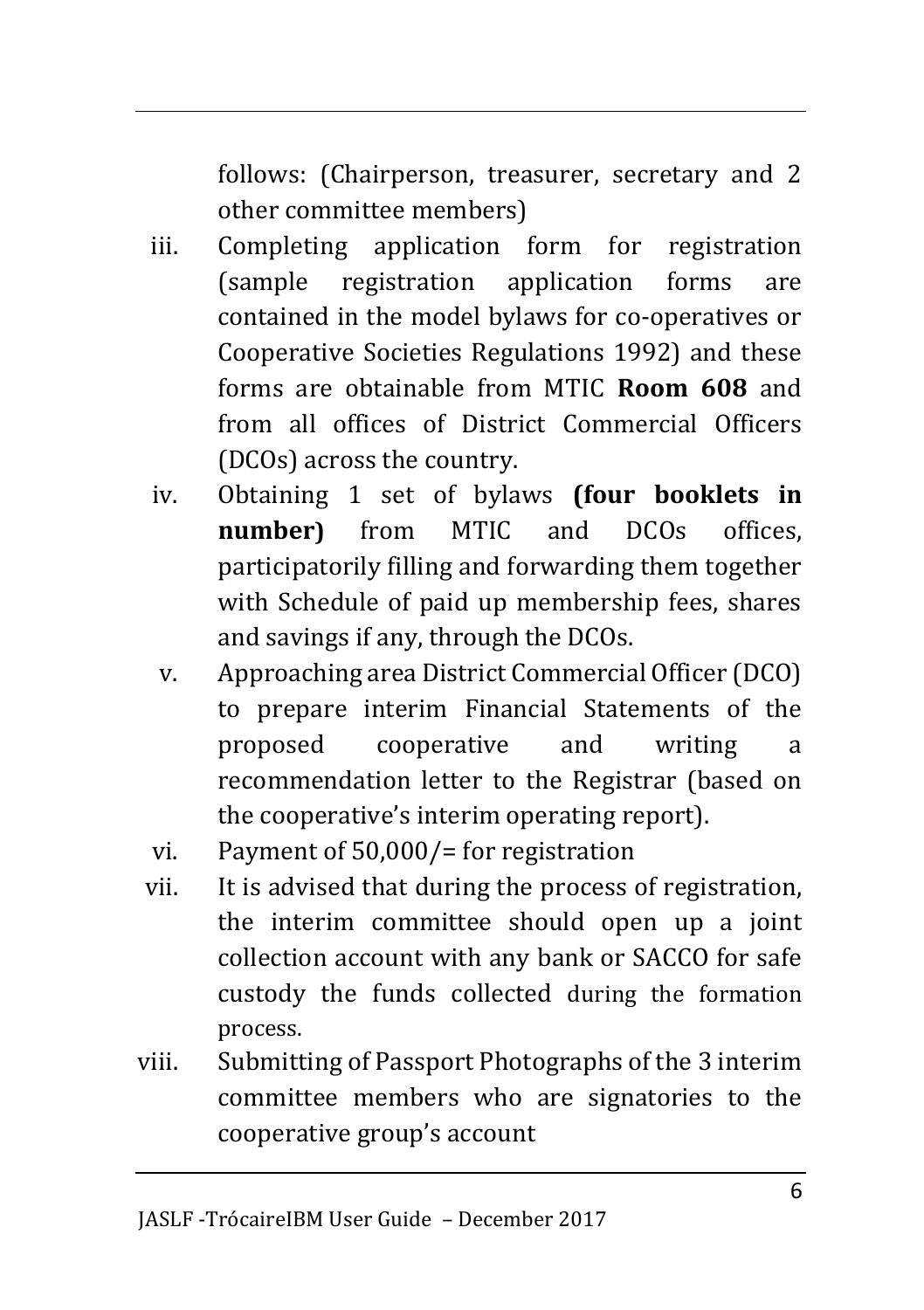- ix. The following documentation would be required:
	- Model bylaws (copy obtainable at UCA at Ugx 15,000)
	- Application for registration form (schedule form 1) which is free of charge

**Step 3: Mainstreaming gender into the cooperative By Who:** Farmers supported by NGOs with gender mainstreaming skills

**When and how long?** To be executed when cooperative has been registered and it may take  $6 - 12$  months.

### **Sub activities:**

i. Ensure that there is a woman, a youth and a  $PWD<sup>1</sup>$ on the committees. Cooperatives have enabled women to access products and services, and also improve their businesses and entrepreneurial skills and knowledge. The integration of gender in cooperative development is essential and has benefits like growing membership both in numbers and inclusiveness. In Uganda the co‐operative movement, over the last 15 years, has recruited many women, youths and persons with disabilities. They are fully involved and some have assumed management and leadership positions. This has also provided a platform for advocacy, leadership

1Person with a disability

1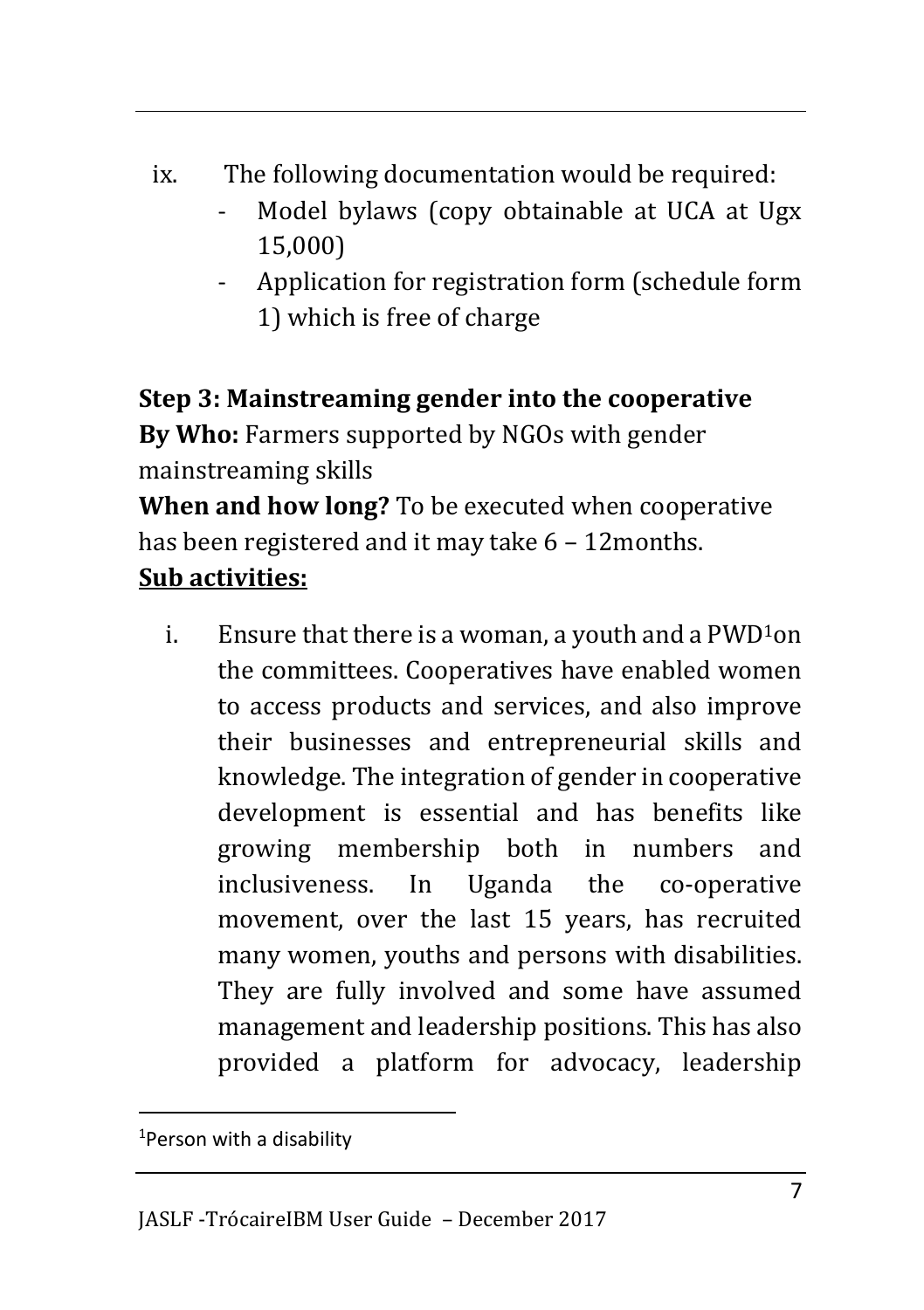training and, management and skills development of all cooperative members.

ii. Render some gender coaching to the members of the cooperative

### **Step 4: Capacity building of the members**

**By Who:** Farmers supported by any NGO with management and entrepreneurial skills

**When and how long?** To be executed when cooperative has been registered and it may take 6 – 12months.

### **Sub activities:**

For cooperative to succeed and generate wealth for their members, the capacity of members needs to be built in the following aspects:

- i. Planning for the cooperative: This involves visioning and setting goals and objectives to pursue.
- ii. Building confidence, trust and respect for policies, bylaws and sustainable shared goals.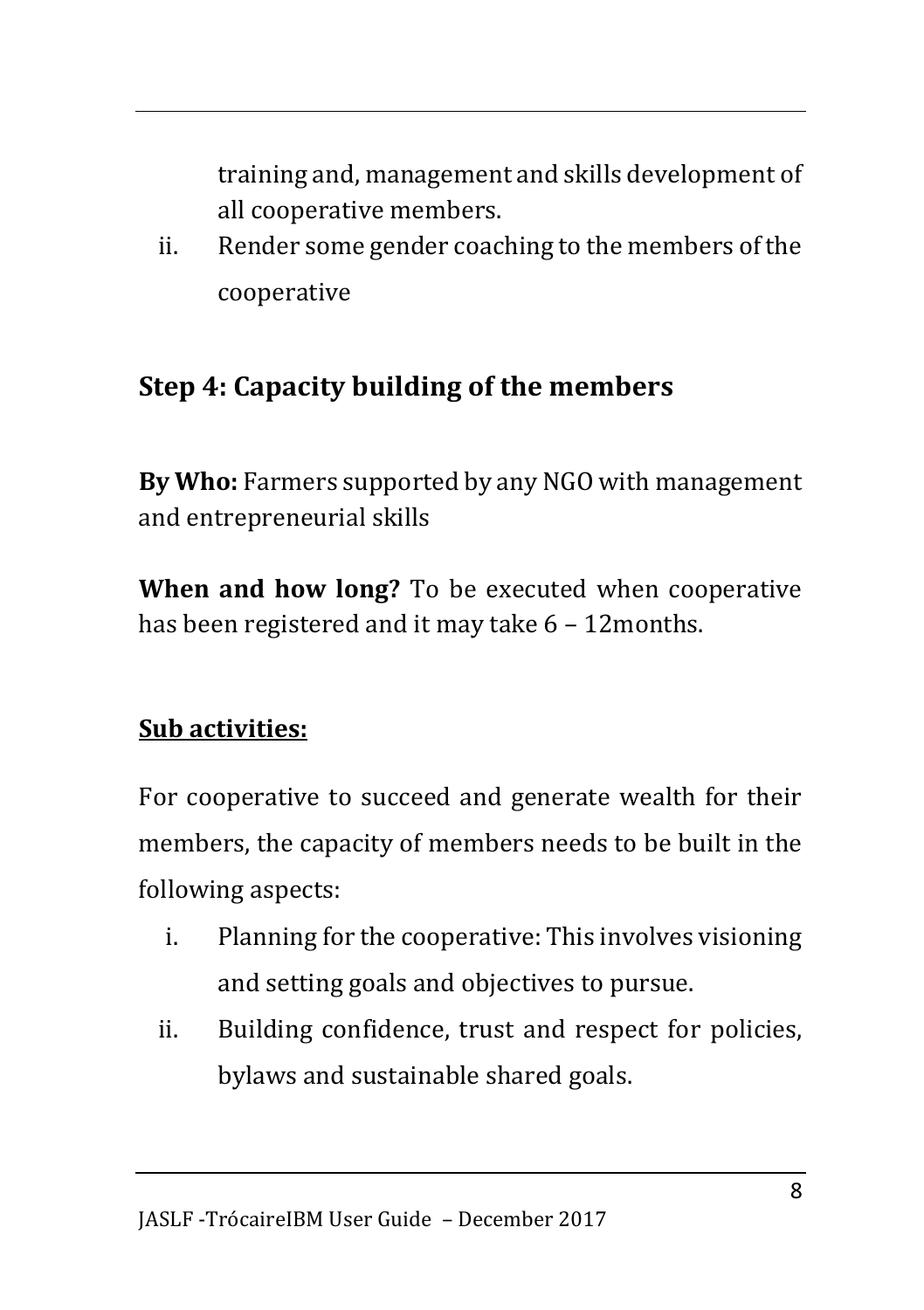- iii. Adaptability to changing environment at local, regional and global level.
- iv. Diversification of activities /enterprises to maximize attainment of institutional and individual interests.
- v. Pay attention to Efficiency and Effectiveness in running cooperative enterprises. This should be backed by ability to identify and minimize risks
- vi. Member empowerment through continuous cooperative education
- vii. Boost the management potential of the cooperative in professional and entrepreneurial approach to management of the cooperative as well as regular and effective training and skills development for leaders and management staff. Human Resource Development institutions which train people in cooperatives should also include ICT skills development in their programmes.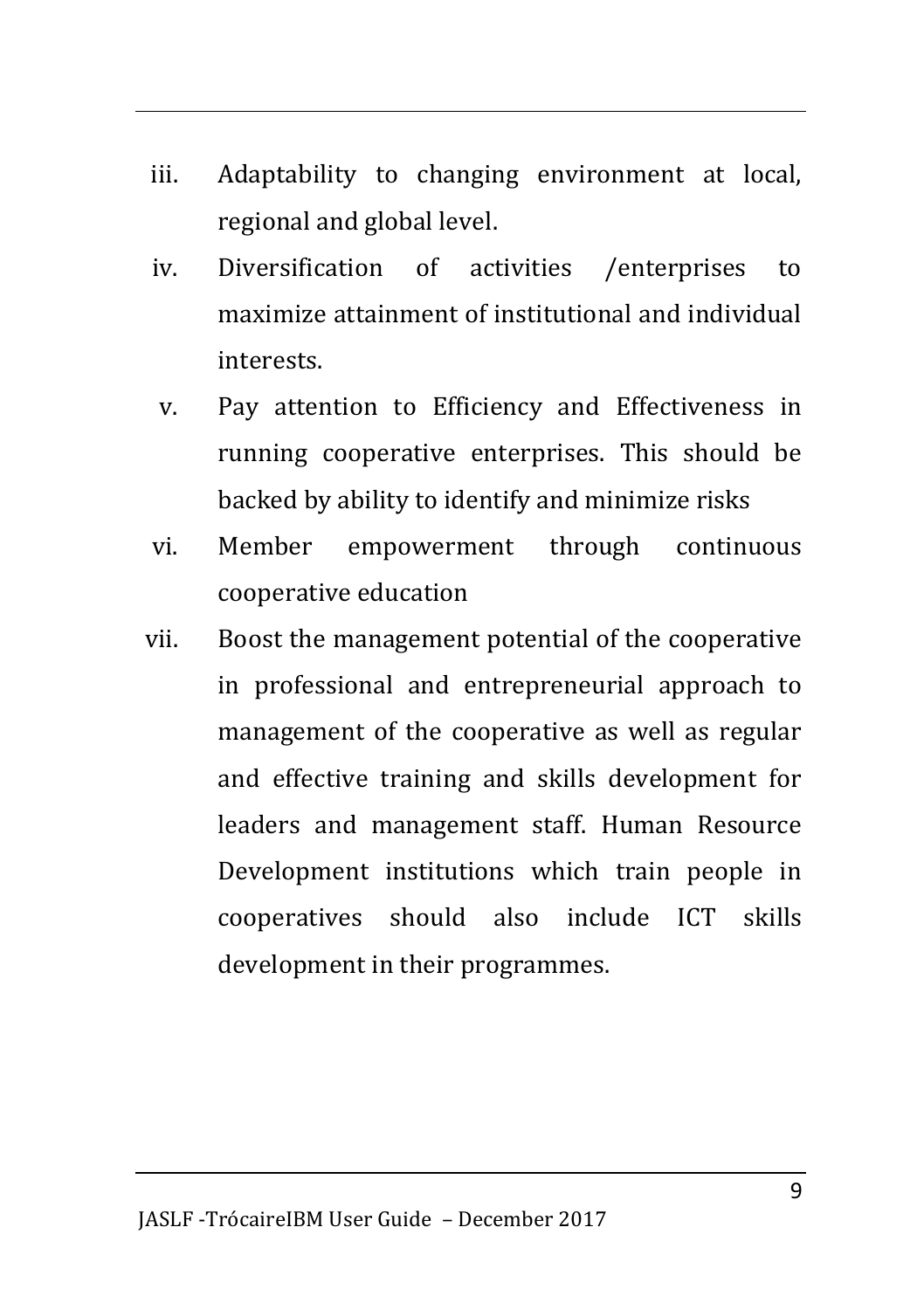# **Step 5: Formation of Area Cooperative Enterprises (ACEs) and linking them to PSCs**

**By Who:** Farmers supported by experts in cooperative formation

**When and how long?** To be executed after a year or two of assessing how the PSC is running.

### **Sub activities:**

Essentially, an Area Cooperative Enterprise (ACE) is conglomeration of two and up to30 primary cooperative societies in a larger geographical area known as a Subcounty. ACEs perform functions of economic benefit to their members and these include:

- i. Collects and disseminates market information
- ii. Collaborates with the primaries to guides members in the selection of 3 enterprises to focus on during production.
- iii. Stores members' produce after it has been bulked and delivered by the primary cooperatives. It can also just keep the records of what is where.
- iv. Checks on quality of produce delivered by the members
- v. Drying and storage and adding value to members produce where it is desirable and feasible.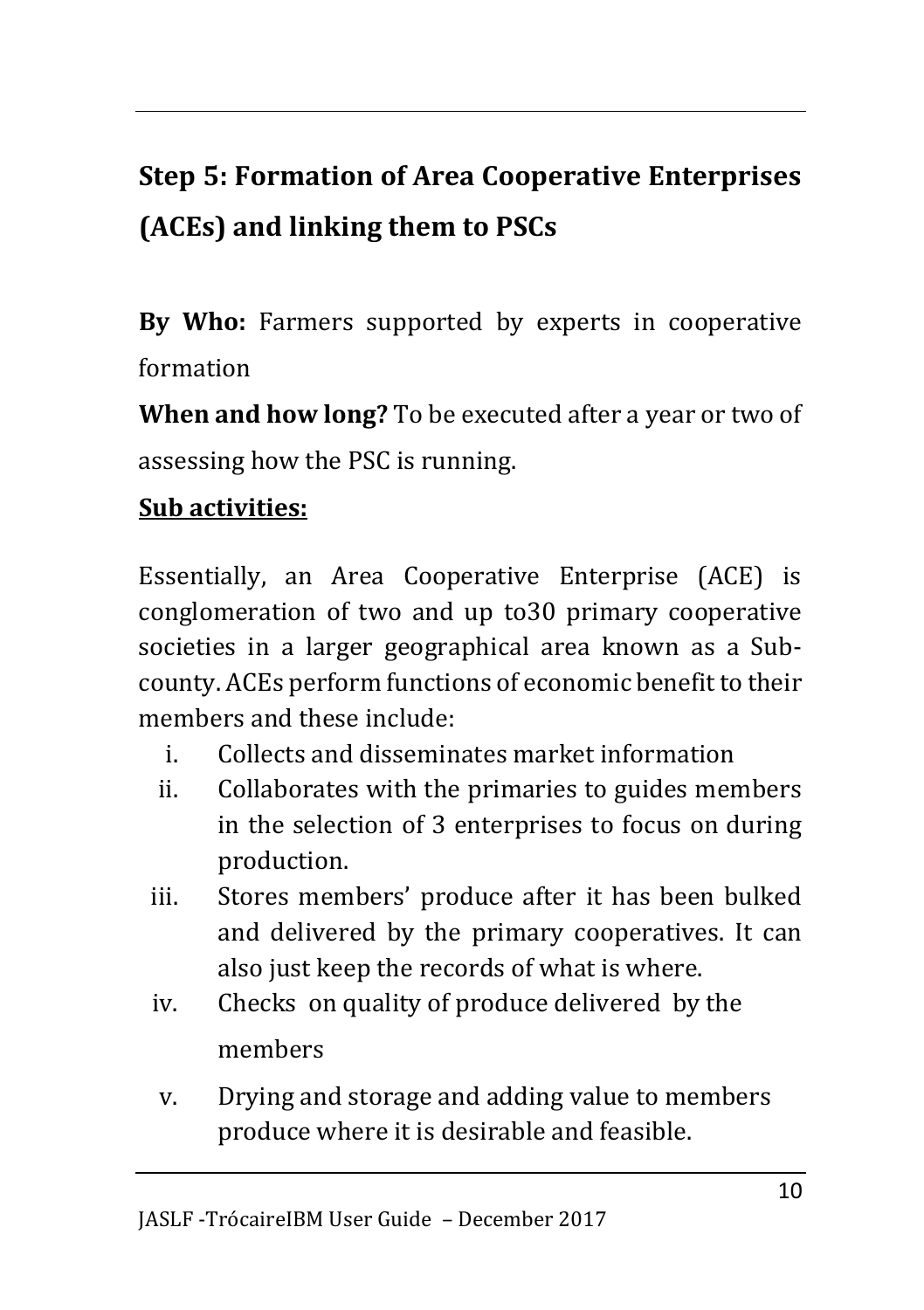| vi. | Bulking of members produce and marketing on |
|-----|---------------------------------------------|
|     | behalf of the members                       |

- vii. Issuing stores receipts to the primary cooperatives members for their produce which they can use for accessing credit from SACCOs
- viii. Managing the produce stores (in most cases jointly with the SACCOs)

In Uganda, ACEs do their work, on the basis of a commission in terms of percentage of the sales price, which is agreed upon with the members well in advance. This serves as a motivation to the ACEs to get the highest market prices in marketing the members produce. Their setting up involves the following:

- i) Obtain buy-in from potential entrepreneurs
- ii) Introduce them to PSCs
- iii) Develop a via business plan for bulking, storing and selling members' produce at a commission
- iv) Set up the required physical infrastructure (i.e. collection centres, storage facilities, drying or processing facilities, offices)
- v) Link PSCs to SACCOs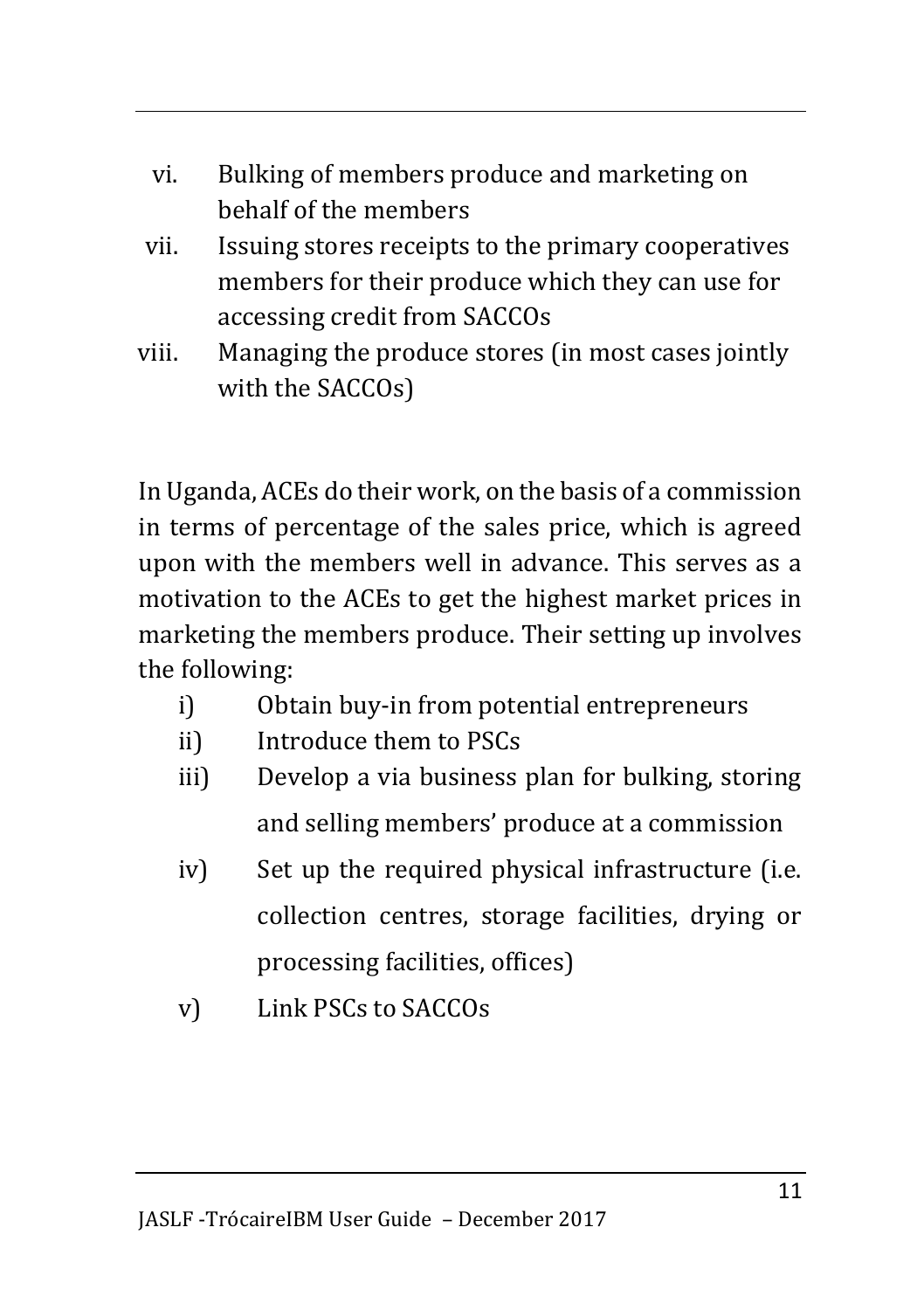### **Step 6: Formation of Savings and Credit Cooperatives (SACCOs) and linking them to ACEs**

**By Who:** Farmers supported by experts in micro-finance and cooperatives.

**When and how long?** To be executed after a year or two of assessing how the PSCs are running and shortly after establishing the ACE.

### **Sub activities:**

Essentially, each ACE should be linked to a SACCO for purposes of mobilizing savings. The establishment of SACCOs can be achieved as follows:

- i) Register the SACCO with MTIC
- ii) Enroll members and enable them obtain shares
- iii) Employ professionals to manage the SACCO. These may include an accountant, a manager and a communications clerk
- iv) Open bank accounts for safe keeping of financial assets of the SACCO
- v) Adhere to the Good Practices of SACCO management as stipulated in the Cooperative manual.
- vi) Establish an audit system
- vii) Maintain periodic reporting to members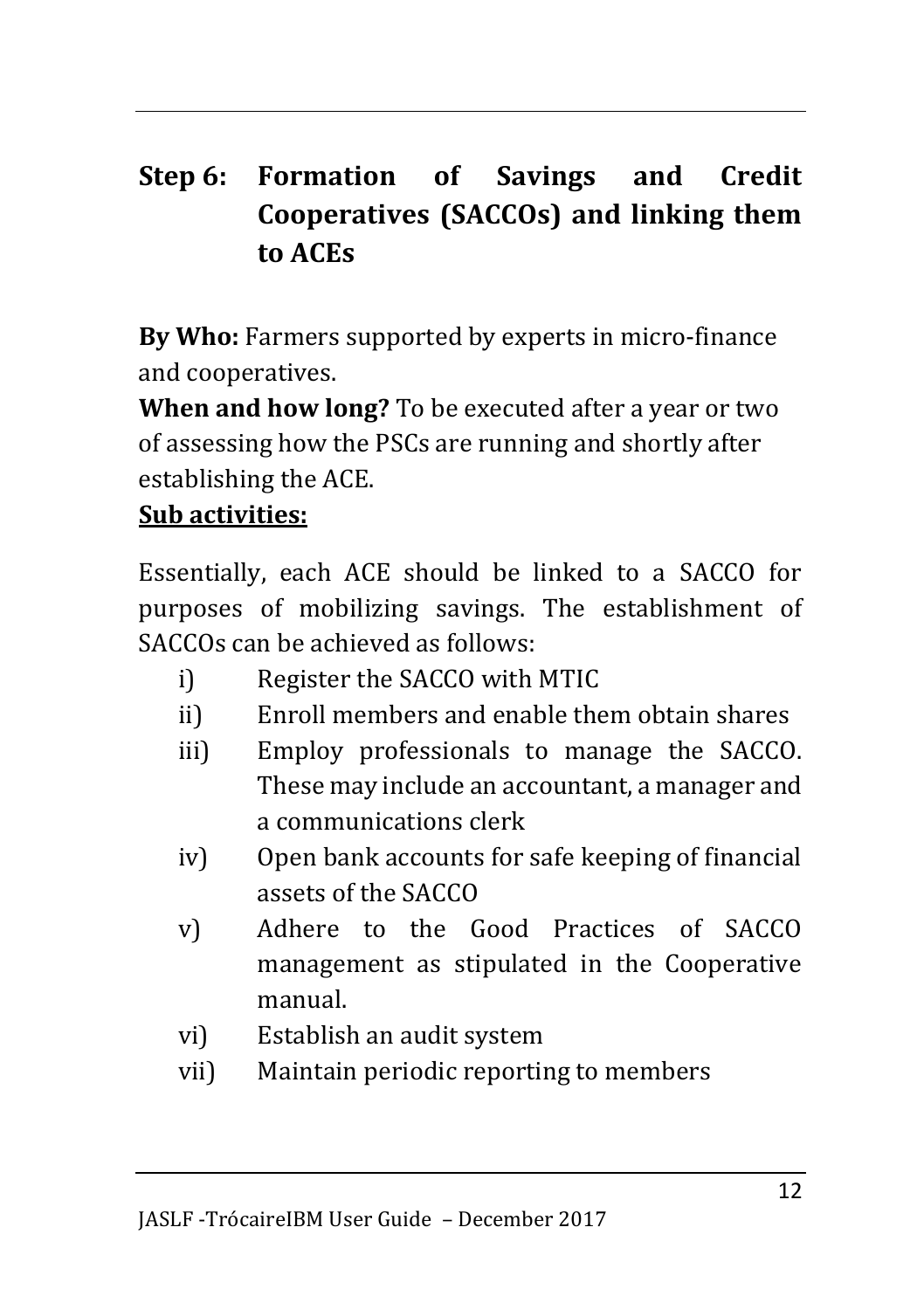### <span id="page-17-0"></span>**2. The private investor-driven hybrid model (PIDHM)**

### <span id="page-17-1"></span>**2.1 PIDHM model in summary**

This model is a hybrid of several models developed by private sector investors that have been operating in Acholi sub-region in the recent decade or so. It essentially involves a mechanism of bulking produce as well as another for supporting producers with services such as credit, market information, advice and access to good quality inputs.



# <span id="page-17-2"></span>**Figure 2: Diagram depicting the Private investor-driven hybrid model**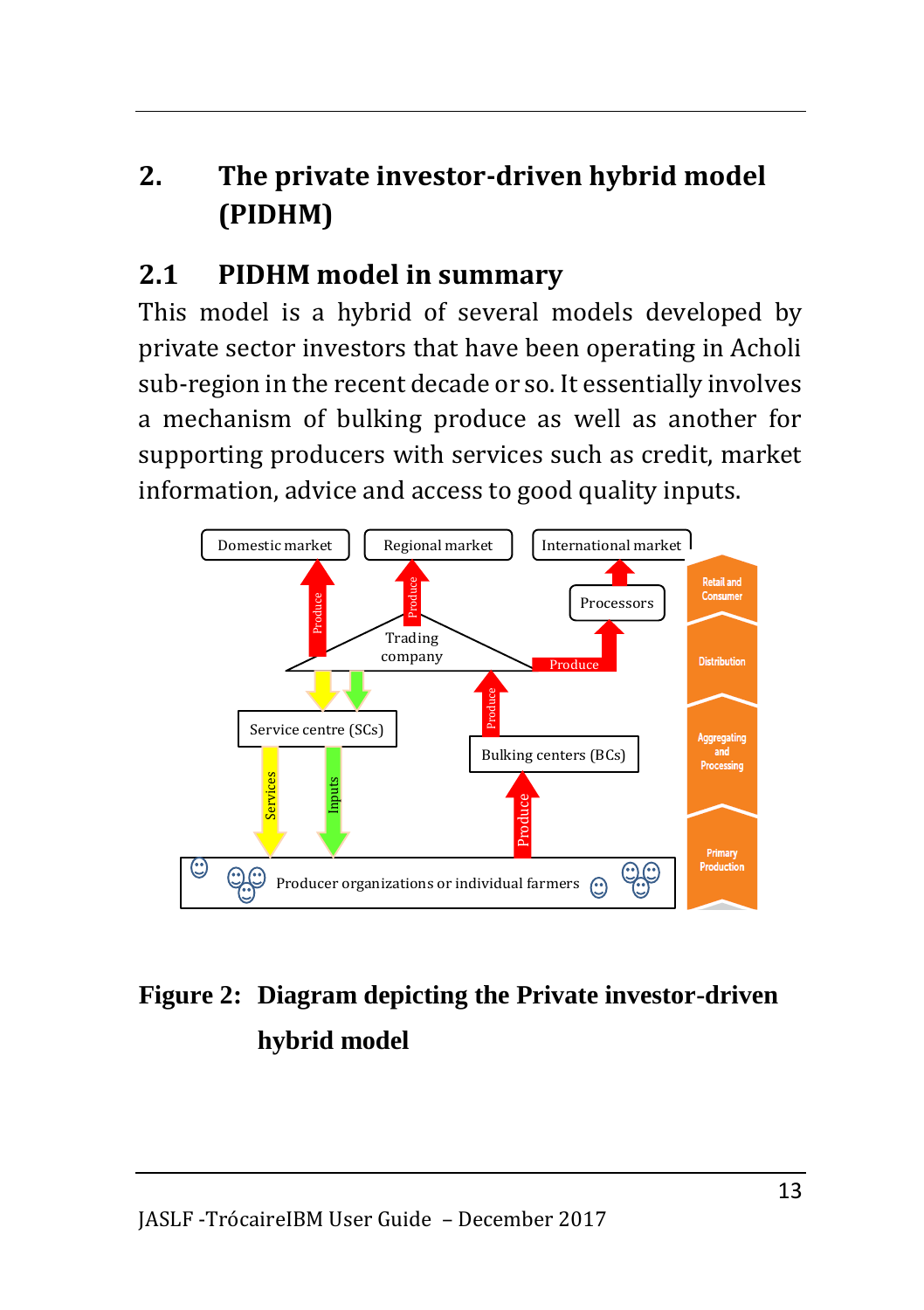### <span id="page-18-0"></span>**2.2 Setting up the PIDHM model**

The following are the steps required in setting up this type of model:

### **Step 1: Getting the private investor on board**

**By Who:** Local government (district leadership), central government agencies (UIA2, UEPB3, MAAIF4, MTTI5....) society and private sector

**When and how long?** To be done at the model establishment phase and it may take 1 – 3 months

### **Sub activities:**

The activities involved in getting the private investor on board are as follows:

- i) Identifying potential investor
- ii) Assess their financial capacity to invest
- iii) Assess business project acceptability in terms of culture, values, norms and environmental suitability
- iv) Conduct due diligence on the investor

1

<sup>3</sup>Uganda Export Promotion Board

<sup>4</sup>Ministry of Agriculture Animal Industry & Fisheries

5Ministry of Tourism Trade & Industry

<sup>2</sup>Uganda Investment Authority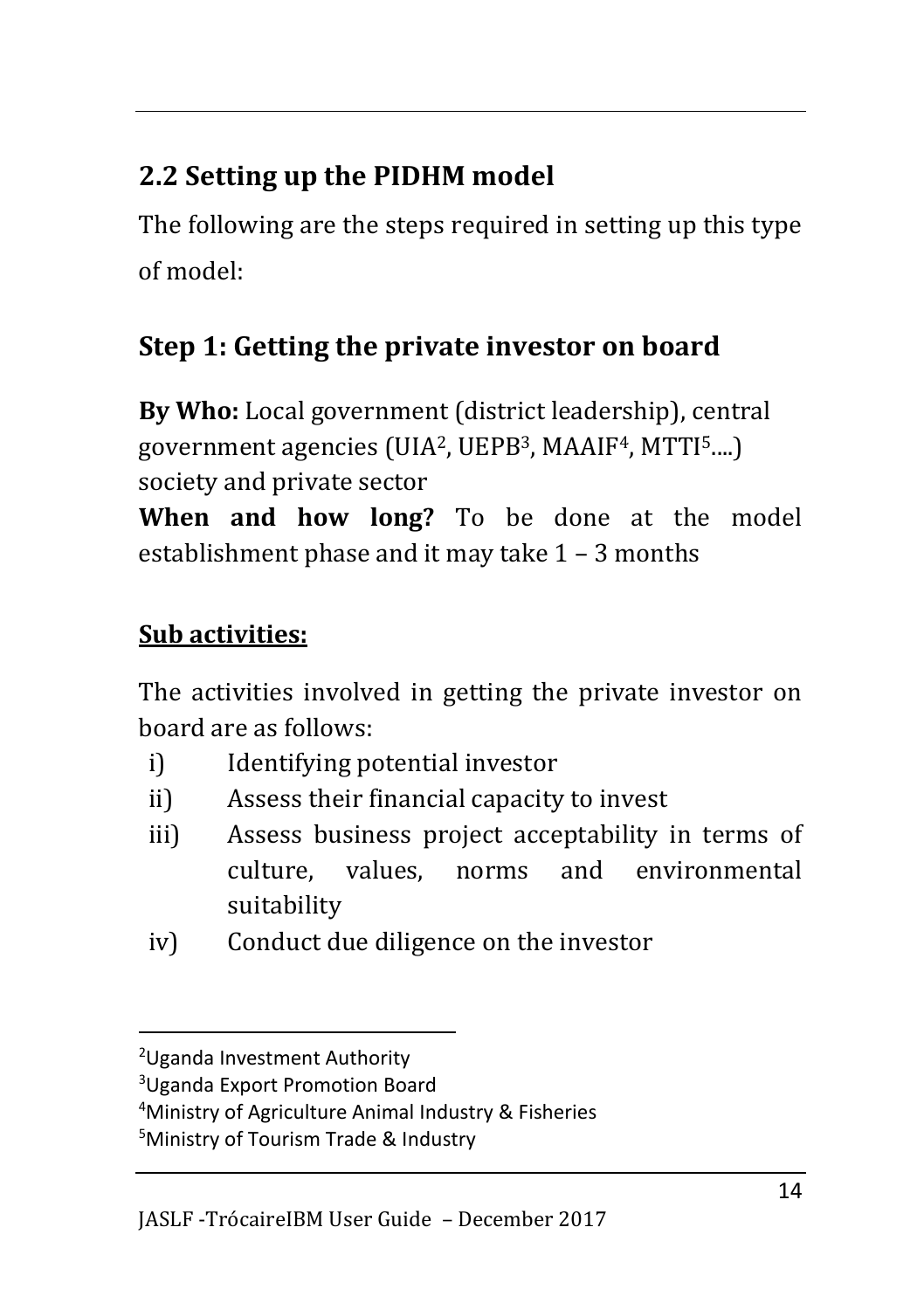# **Step 2: Setting up of procurement process & infrastructure**

**By Who:** Private investor working with the farming community and local government

**When and how long?** To be done at the model establishment phase and it may take 1 – 12 months

- i) Establishment of farmer bulking centers (BCs). These are essentially places with storage space (temporary or permanent)
- ii) Recruitment of staff to manage the BCs. Each BC is to be manned by procurement person either employed by investor or working on a commission basis on behalf of the investor.
- iii) Introduce a quality rewarding payment system

#### **Step 2: Setting up of service centres**

#### **By Who:** Private investor

**When and how long?** To be done at the model establishment phase and it may take 1 – 12 months

#### **Sub activities:**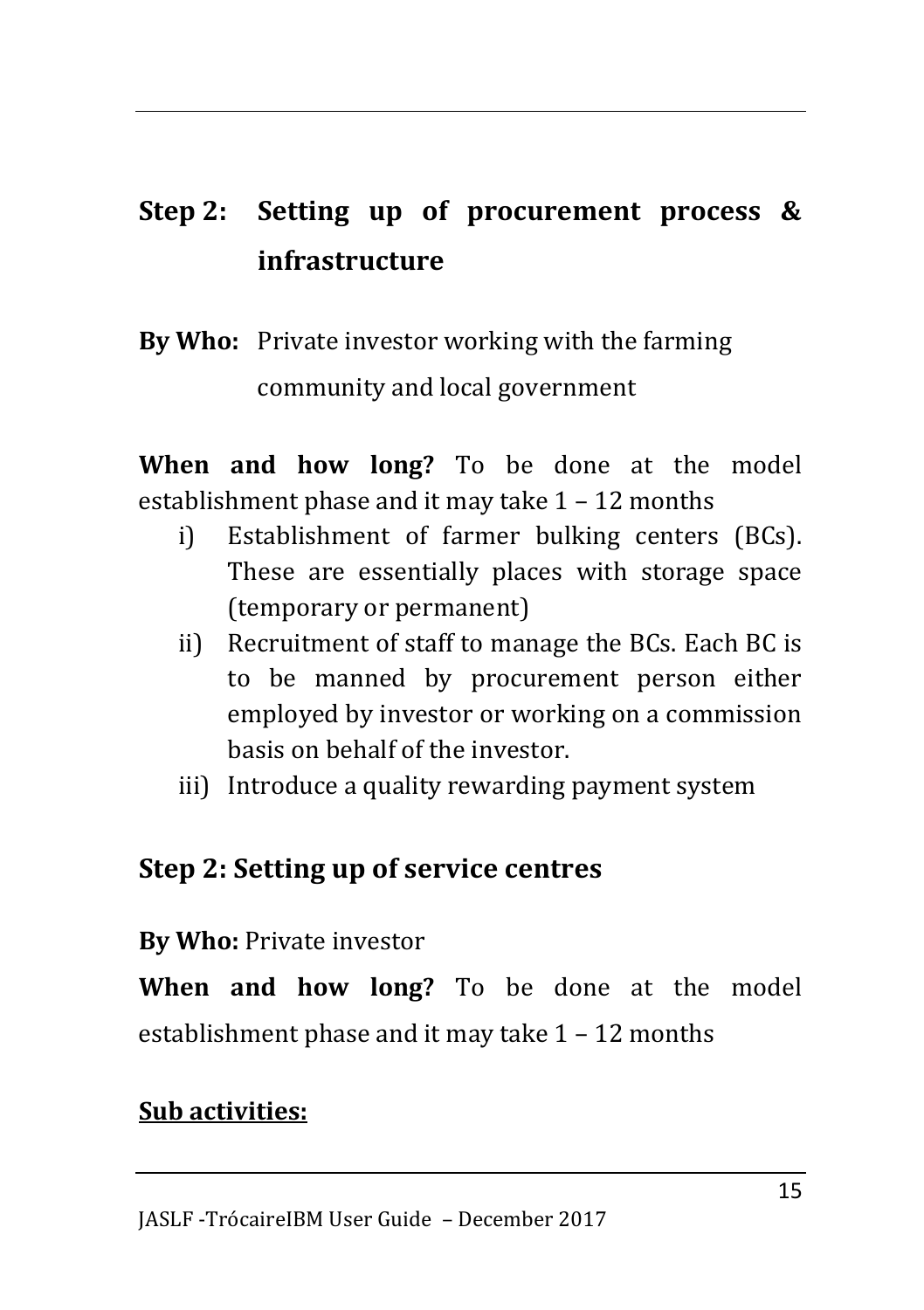- i) Construct or hire premises in the production areas
- ii) Recruit experts or subject matter specialists to render services to producing population
- iii) Establish the required inputs and estimate their demand to inform how much stock is to be held in such premises
- iv) Establish a check-off system for farmers unable to pay for the inputs on cash basis
- v) Profile farmers loyal to the investment model
- vi) Make a needs assessment in terms of knowledge, skills and information access
- vii) Develop mentoring and training material
- viii) Implement training/mentorship programmes

# **Step 3: Establishment of value addition and marketing processes**

**By Who:** Private investor together with potential buyers, export promoters, regulators, policy makers

**When and how long?** To be done after production and procuring systems have been put in place.